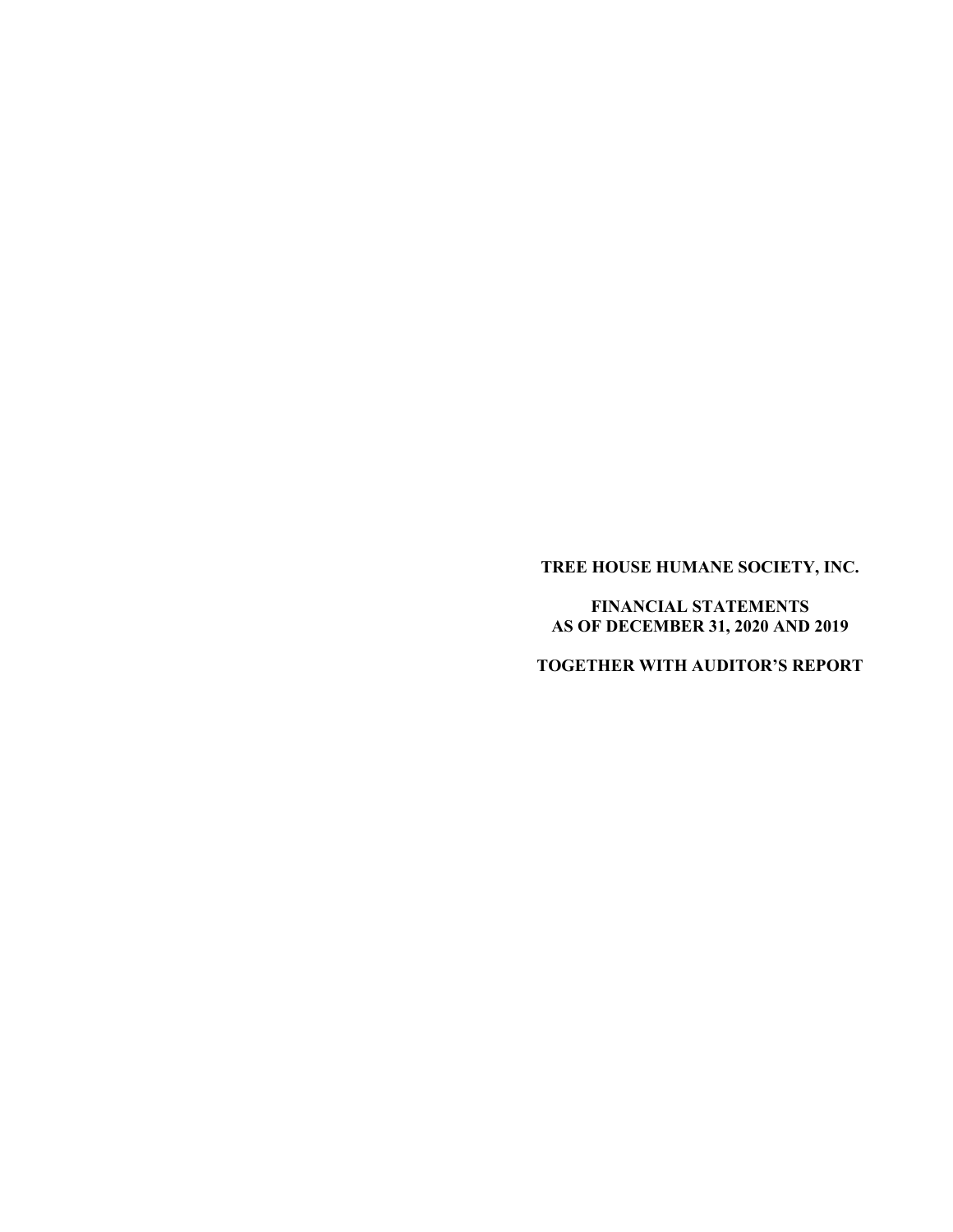

**Certified Public Accountants**  4320 WINFIELD ROAD, SUITE 450 WARRENVILLE, IL 60555 630 665 4440

duganlopatka.com

# INDEPENDENT AUDITOR'S REPORT

To the Board of Directors of Tree House Humane Society, Inc.:

 We have audited the accompanying financial statements of Tree House Humane Society, Inc. (a nonprofit organization) which comprise the statement of financial position as of December 31, 2020 and 2019, and the related statements of activities, functional expenses and cash flows for the years then ended, and the related notes to the financial statements.

## *Management's Responsibility for the Financial Statements*

 Management is responsible for the preparation and fair presentation of these financial statements in accordance with accounting principles generally accepted in the United States of America; this includes the design, implementation, and maintenance of internal control relevant to the preparation and fair presentation of financial statements that are free from material misstatement, whether due to fraud or error.

## *Auditor's Responsibility*

Our responsibility is to express an opinion on these financial statements based on our audits. We conducted our audits in accordance with auditing standards generally accepted in the United States of America. Those standards require that we plan and perform the audit to obtain reasonable assurance about whether the financial statements are free from material misstatement.

 An audit involves performing procedures to obtain audit evidence about the amounts and disclosures in the financial statements. The procedures selected depend on the auditor's judgment, including the assessment of the risks of material misstatement of the financial statements, whether due to fraud or error. In making those risk assessments, the auditor considers internal control relevant to the entity's preparation and fair presentation of the financial statements in order to design audit procedures that are appropriate in the circumstances, but not for the purpose of expressing an opinion on the effectiveness of the entity's internal control. Accordingly, we express no such opinion. An audit also includes evaluating the appropriateness of accounting policies used, and the reasonableness of significant accounting estimates made by management, as well as evaluating the overall presentation of the financial statements.

 We believe that the audit evidence we have obtained is sufficient and appropriate to provide a basis for our audit opinion.

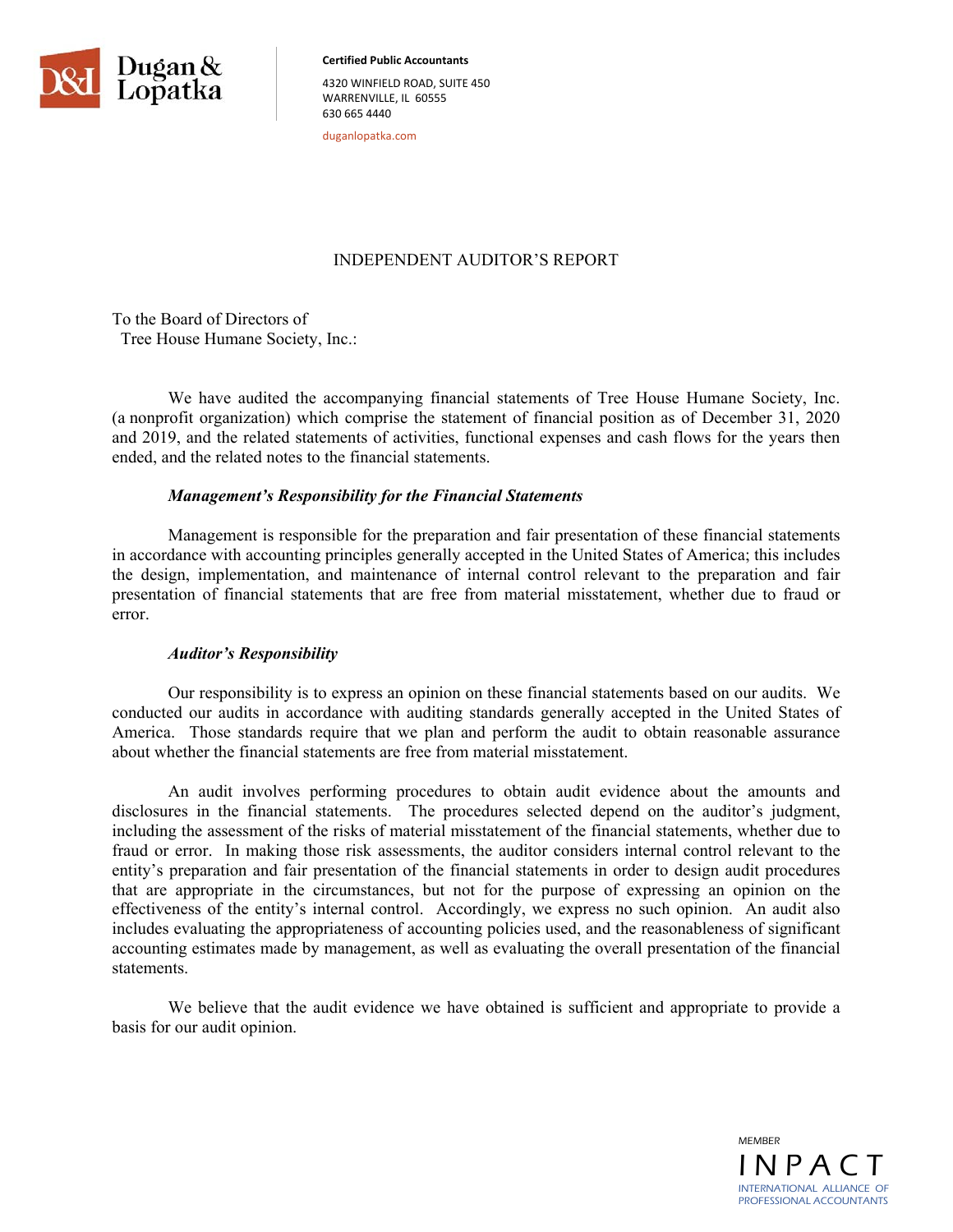Independent Auditor's Report Tree House Humane Society, Inc. Page two

### *Opinion*

 In our opinion, the financial statements referred to above present fairly, in all material respects, the financial position of Tree House Humane Society, Inc. as of December 31, 2020 and 2019, and the changes in its net assets and its cash flows for the years then ended, in accordance with accounting principles generally accepted in the United States of America.

Dugan + Dopatha

DUGAN & LOPATKA

Warrenville, Illinois May 21, 2021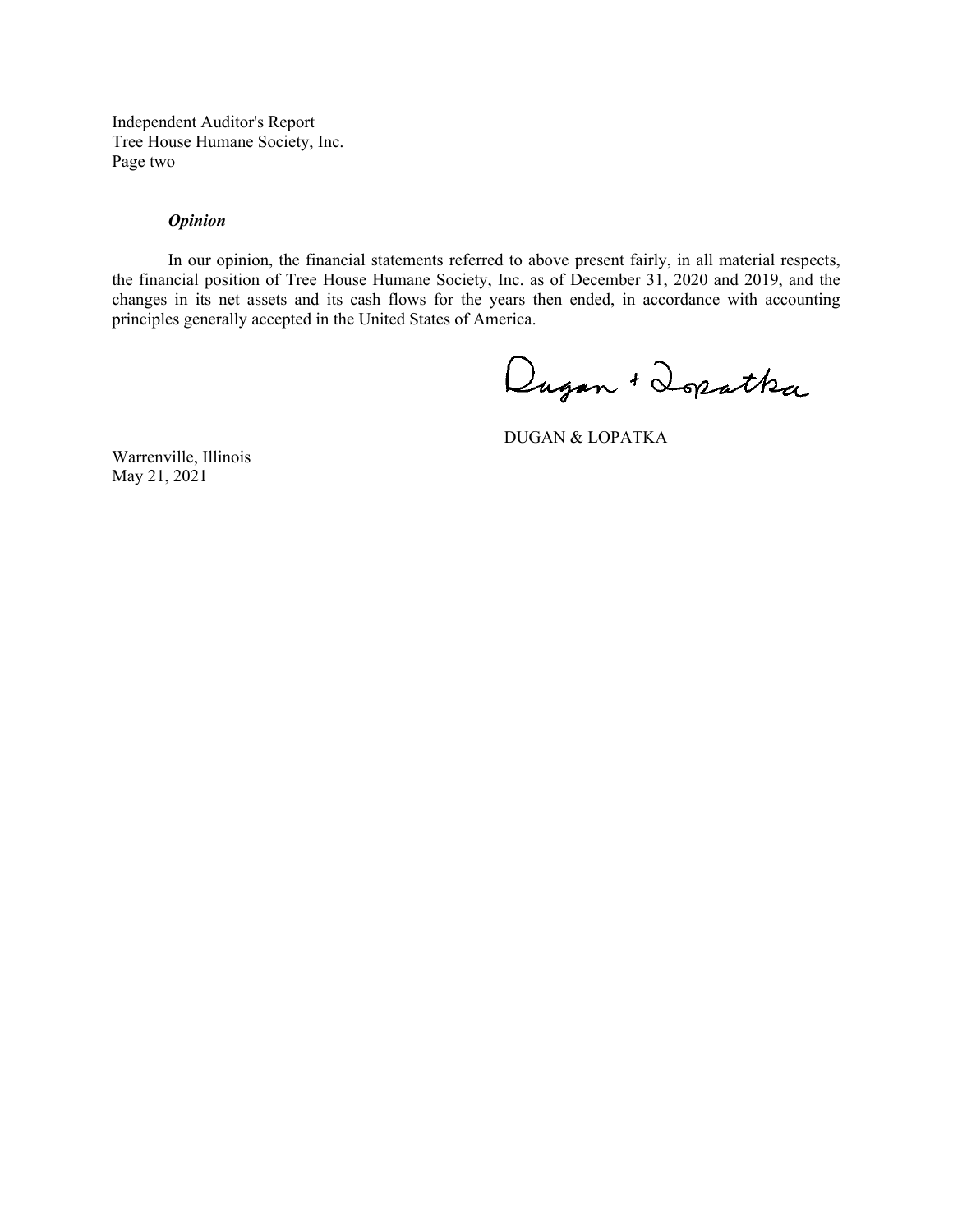### TREE HOUSE HUMANE SOCIETY STATEMENT OF FINANCIAL POSITION DECEMBER 31, 2020 AND 2019

### A S S E T S

|                                           | 2020          | 2019             |
|-------------------------------------------|---------------|------------------|
| <b>CURRENT ASSETS:</b>                    |               |                  |
| Cash and cash equivalents                 | \$<br>851,534 | \$<br>1,598,522  |
| Receivables                               |               | 25,000           |
| <b>Investments</b>                        | 1,617,342     | 1,381,532        |
| Prepaid expenses and other current assets | 22,123        | 25,803           |
| Total current assets                      | 2,490,999     | 3,030,857        |
| PROPERTY AND EQUIPMENT                    |               |                  |
| Land                                      | 630,000       | 630,000          |
| Building and building improvements        | 6,572,067     | 6,564,417        |
| Machinery and equipment                   | 370,599       | 308,064          |
| Furniture and fixtures                    | 236,584       | 217,674          |
| <b>Vehicles</b>                           | 51,326        | 51,326           |
| Construction in progress                  | 195,955       |                  |
|                                           | 8,056,531     | 7,771,481        |
| Less - Accumulated depreciation           | (957, 666)    | (700, 601)       |
| Total property and equipment              | 7,098,865     | 7,070,880        |
| <b>OTHER ASSETS:</b>                      |               |                  |
| Cash held for investment in perpetuity    | 5,512         | 7,520            |
| <b>Total</b> assets                       | \$9,595,376   | 10,109,257<br>\$ |
|                                           |               |                  |

### LIABILITIES AND NET ASSETS

|                                          | 2020        | 2019         |
|------------------------------------------|-------------|--------------|
| <b>CURRENT LIABILITIES:</b>              |             |              |
| Accounts payable                         | \$<br>8,613 | \$<br>25,593 |
| Accrued expenses                         | 27,460      | 67,929       |
| Mortgage payable, current portion        | 95,072      | 87,885       |
| Total current liabilities                | 131,145     | 181,407      |
| <b>LONG-TERM LIABILITIES:</b>            |             |              |
| Mortgage payable, net of current portion | 272,182     | 369,649      |
| <b>NET ASSETS:</b>                       |             |              |
| Without donor restrictions               | 9,154,563   | 9,448,497    |
| With donor restrictions                  | 37,486      | 109,704      |
| Total net assets                         | 9,192,049   | 9,558,201    |
| Total liabilities and net assets         | \$9,595,376 | 10,109,257   |

The accompanying notes are an integral part of this statement.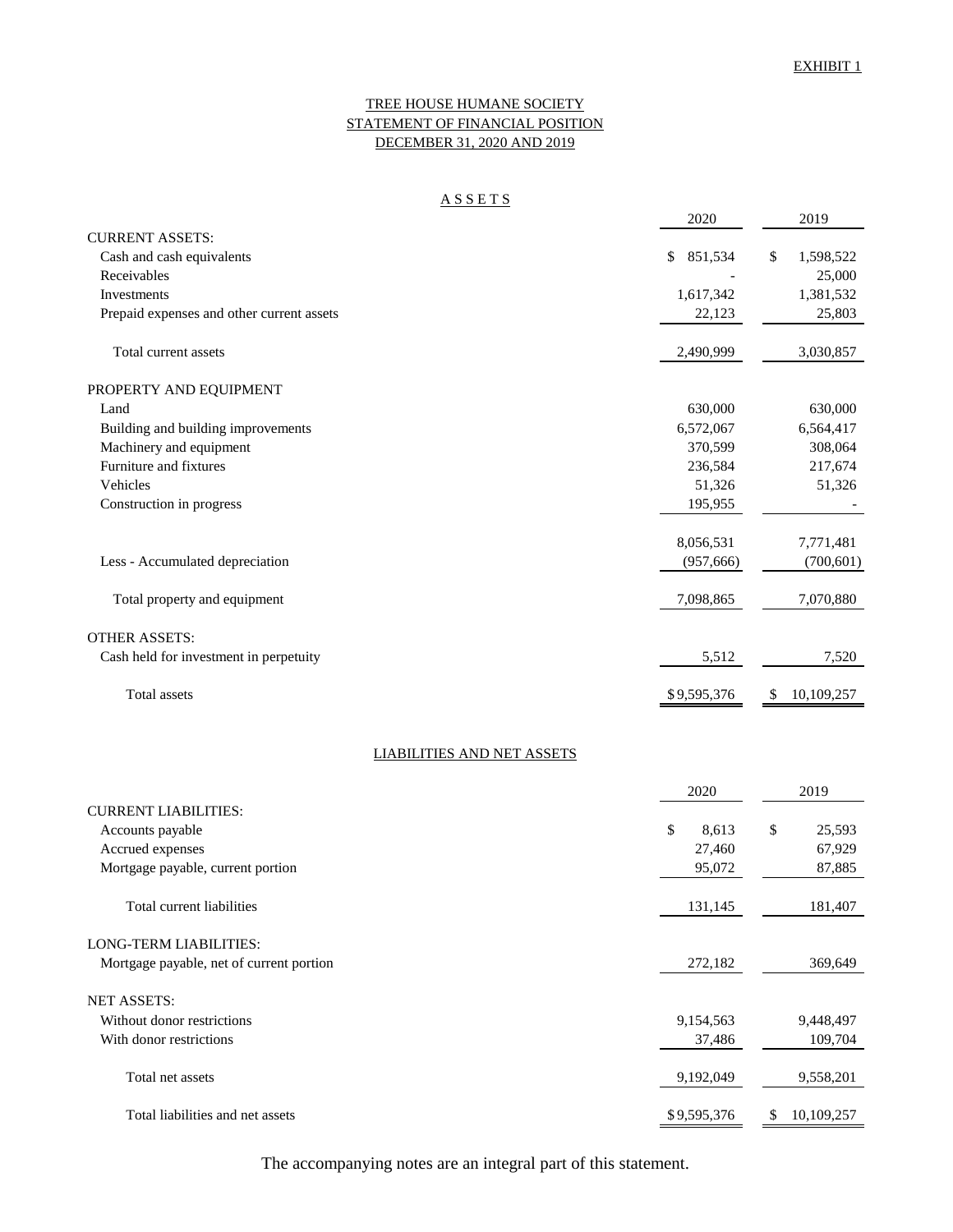#### FOR THE YEARS ENDED DECEMBER 31, 2020 AND 2019 TREE HOUSE HUMANE SOCIETY STATEMENT OF ACTIVITIES

|                                               | 2020                 |        |    |              |    |            | 2019            |    |                      |    |           |  |
|-----------------------------------------------|----------------------|--------|----|--------------|----|------------|-----------------|----|----------------------|----|-----------|--|
|                                               | <b>Without Donor</b> |        |    | With Donor   |    |            | With Donor      |    | <b>Without Donor</b> |    |           |  |
|                                               | Restrictions         |        |    | Restrictions |    | Total      | Restrictions    |    | Restrictions         |    | Total     |  |
| PUBLIC SUPPORT:                               |                      |        |    |              |    |            |                 |    |                      |    |           |  |
| Contributions                                 | \$<br>926,227        |        | \$ | 142,199      | \$ | 1,068,426  | \$1,510,156     | \$ | 95,000               | \$ | 1,605,156 |  |
| Grant                                         | 37,597               |        |    |              |    | 37,597     | 18,638          |    | 45,000               |    | 63,638    |  |
| <b>Bequests</b>                               | 319,135              |        |    |              |    | 319,135    | 3,282,697       |    | $\overline{a}$       |    | 3,282,697 |  |
| Membership dues                               |                      | 7,910  |    |              |    | 7,910      | 20.883          |    |                      |    | 20,883    |  |
| Special events                                | 21,008               |        |    |              |    | 21,008     | 107,403         |    |                      |    | 107,403   |  |
| Forgiveness of note payable                   | 289,200              |        |    |              |    | 289,200    |                 |    |                      |    |           |  |
| Assets released from restrictions             | 214,417              |        |    | (214, 417)   |    |            | 39,920          |    | (39,920)             |    |           |  |
|                                               |                      |        |    |              |    |            |                 |    |                      |    |           |  |
| Total public support                          | 1,815,494            |        |    | (72, 218)    |    | 1,743,276  | 4,979,697       |    | 100,080              |    | 5,079,777 |  |
| PROGRAM SERVICE FEES AND OTHER:               |                      |        |    |              |    |            |                 |    |                      |    |           |  |
| Program fees                                  | 121,274              |        |    |              |    | 121,274    | 132,037         |    |                      |    | 132,037   |  |
| Merchandise sales                             |                      | 30,183 |    |              |    | 30,183     | 58,059          |    |                      |    | 58,059    |  |
| Miscellaneous income                          |                      | 17,110 |    |              |    | 17,110     | 11,737          |    |                      |    | 11,737    |  |
| Investment income                             | 184,312              |        |    |              |    | 184,312    | 126,921         |    |                      |    | 126,921   |  |
|                                               |                      |        |    |              |    |            |                 |    |                      |    |           |  |
| Total program service fees and other revenues | 352,879              |        |    |              |    | 352,879    | 328,754         |    |                      |    | 328,754   |  |
| Total revenues and other support              | 2,168,373            |        |    | (72, 218)    |    | 2,096,155  | 5,308,451       |    | 100.080              |    | 5,408,531 |  |
| <b>EXPENSES:</b>                              |                      |        |    |              |    |            |                 |    |                      |    |           |  |
| Program services                              |                      |        |    |              |    |            |                 |    |                      |    |           |  |
| Shelter                                       | 693,714              |        |    |              |    | 693,714    | 823,847         |    |                      |    | 823,847   |  |
| Clinic                                        | 669,065              |        |    |              |    | 669,065    | 690,635         |    |                      |    | 690,635   |  |
| Other community programs                      | 206,495              |        |    |              |    | 206,495    | 143,746         |    |                      |    | 143,746   |  |
|                                               |                      |        |    |              |    |            |                 |    |                      |    |           |  |
| Total program services                        | 1,569,274            |        |    |              |    | 1,569,274  | 1,658,228       |    |                      |    | 1,658,228 |  |
| Support                                       |                      |        |    |              |    |            |                 |    |                      |    |           |  |
| Management and general                        | 419,767              |        |    |              |    | 419,767    | 523,723         |    |                      |    | 523,723   |  |
| Fundraising                                   | 473,266              |        |    |              |    | 473,266    | 411,542         |    |                      |    | 411,542   |  |
|                                               |                      |        |    |              |    |            |                 |    |                      |    |           |  |
| Total support                                 | 893,033              |        |    |              |    | 893,033    | 935,265         |    |                      |    | 935,265   |  |
| Total expenses                                | 2,462,307            |        |    |              |    | 2,462,307  | 2,593,493       |    |                      |    | 2,593,493 |  |
|                                               |                      |        |    |              |    |            |                 |    |                      |    |           |  |
| <b>CHANGES IN NET ASSETS</b>                  | (293, 934)           |        |    | (72, 218)    |    | (366, 152) | 2,714,958       |    |                      |    | 2,815,038 |  |
| NET ASSETS, beginning of year                 | 9,448,497            |        |    | 109,704      |    | 9,558,201  | 6,733,539       |    | 9,624                |    | 6,743,163 |  |
| NET ASSETS, end of year                       | \$9,154,563          |        | \$ | 37,486       | \$ | 9,192,049  | 9,448,497<br>\$ | \$ | 109,704              | \$ | 9,558,201 |  |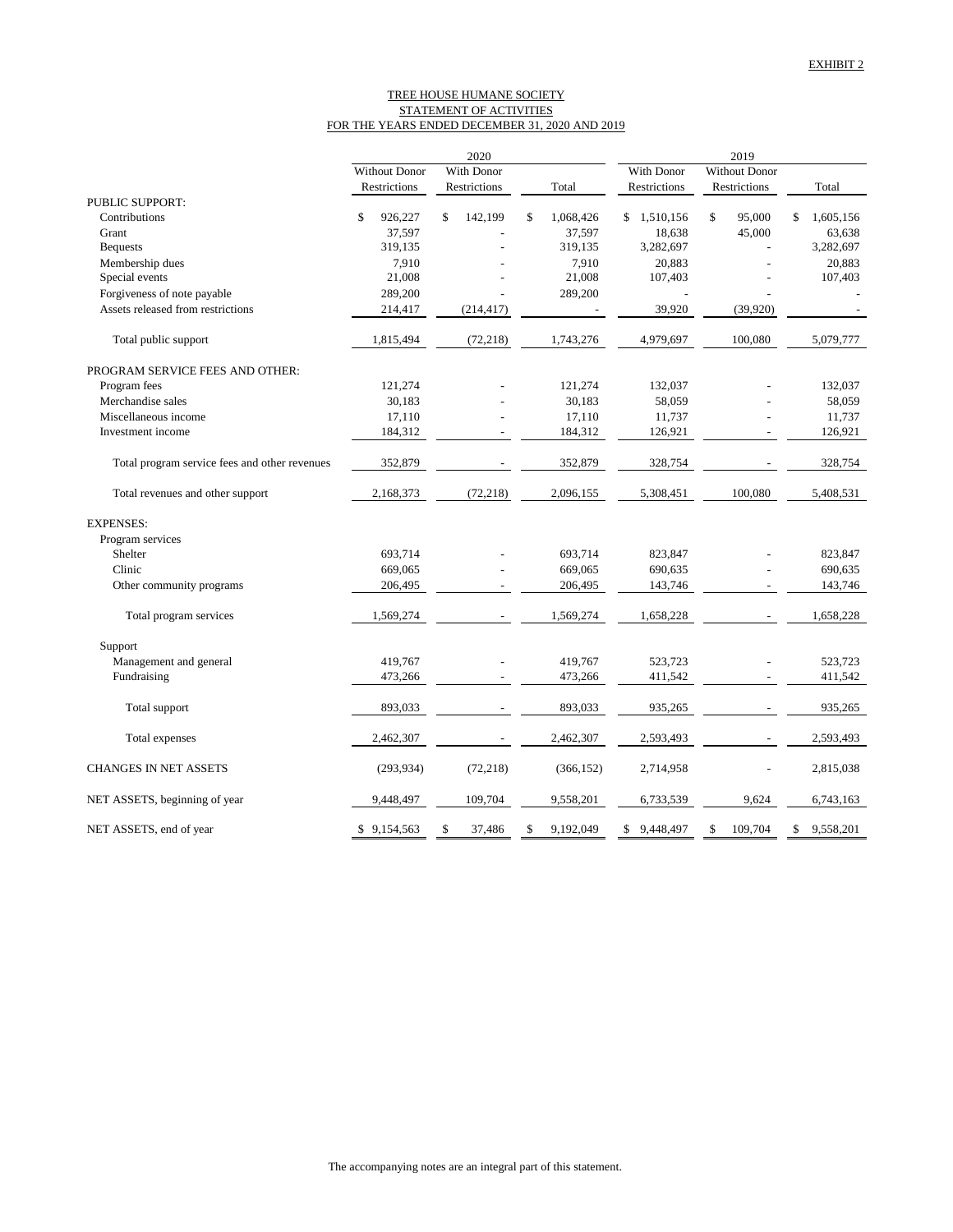## TREE HOUSE HUMANE SOCIETY STATEMENT OF CASH FLOWS FOR THE YEARS ENDED DECEMBER 31, 2020 AND 2019

|                                                                  | 2020             | 2019            |
|------------------------------------------------------------------|------------------|-----------------|
| CASH FLOWS FROM OPERATING ACTIVITIES:                            |                  |                 |
| Change in net assets                                             | \$<br>(366, 152) | \$<br>2,815,038 |
| Adjustments to reconcile change in total net assets              |                  |                 |
| to net cash provided by (used in) operating activities:          |                  |                 |
| Depreciation                                                     | 257,063          | 236,406         |
| Forgiveness of note payable                                      | (289,200)        |                 |
| Contributions received for long-term purposes                    | (142, 199)       | (82,500)        |
| Realized and unrealized (gain) on investments                    | (169, 324)       | (63, 658)       |
| Change in current assets and liabilities:                        |                  |                 |
| (Increase) decrease in contribution receivable                   | 25,000           | (25,000)        |
| (Increase) decrease in prepaid expenses and other current assets | 3,680            | (11, 384)       |
| Increase (decrease) in accounts payable                          | (16,980)         | 20,390          |
| Increase (decrease) in accrued expenses                          | (40, 469)        | 67,929          |
| Net cash provided by (used in) operating activities              | (738, 581)       | 2,957,221       |
| CASH FLOWS FROM INVESTING ACTIVITIES:                            |                  |                 |
| Purchase of investments                                          | (66, 486)        | (1,051,555)     |
| Purchase of fixed assets                                         | (285,048)        | (100, 020)      |
| Net cash (used in) investing activities                          | (351, 534)       | (1, 151, 575)   |
| CASH FLOWS FROM FINANCING ACTIVITIES                             |                  |                 |
| Proceeds from contributions restricted for long-term purposes    | 142,199          | 82,500          |
| Payments on mortgage payable                                     | (90, 280)        | (1,228,427)     |
| Proceeds from note payable                                       | 289,200          |                 |
| Net cash provided by (used in) financing activities              | 341,119          | (1,145,927)     |
| NET CHANGE IN CASH AND CASH EQUIVALENTS                          | (748, 996)       | 659,719         |
| CASH AND CASH EQUIVALENTS, Beginning of year                     | 1,606,042        | 946,323         |
| CASH AND CASH EQUIVALENTS, End of year                           | \$<br>857,046    | \$<br>1,606,042 |
| CASH AND CASH EQUIVALENTS                                        |                  |                 |
| Cash and cash equivalents                                        | \$<br>851,534    | \$<br>1,598,522 |
| Cash held for investment in perpetuity                           | 5,512            | 7,520           |
| Total cash and cash equivalents                                  | \$<br>857,046    | \$<br>1,606,042 |
| SUPPLEMENTAL CASH FLOW INFORMATION:                              |                  |                 |
| Interest paid                                                    | \$<br>22,353     | \$<br>62,862    |

The accompanying notes are an integral part of this statement.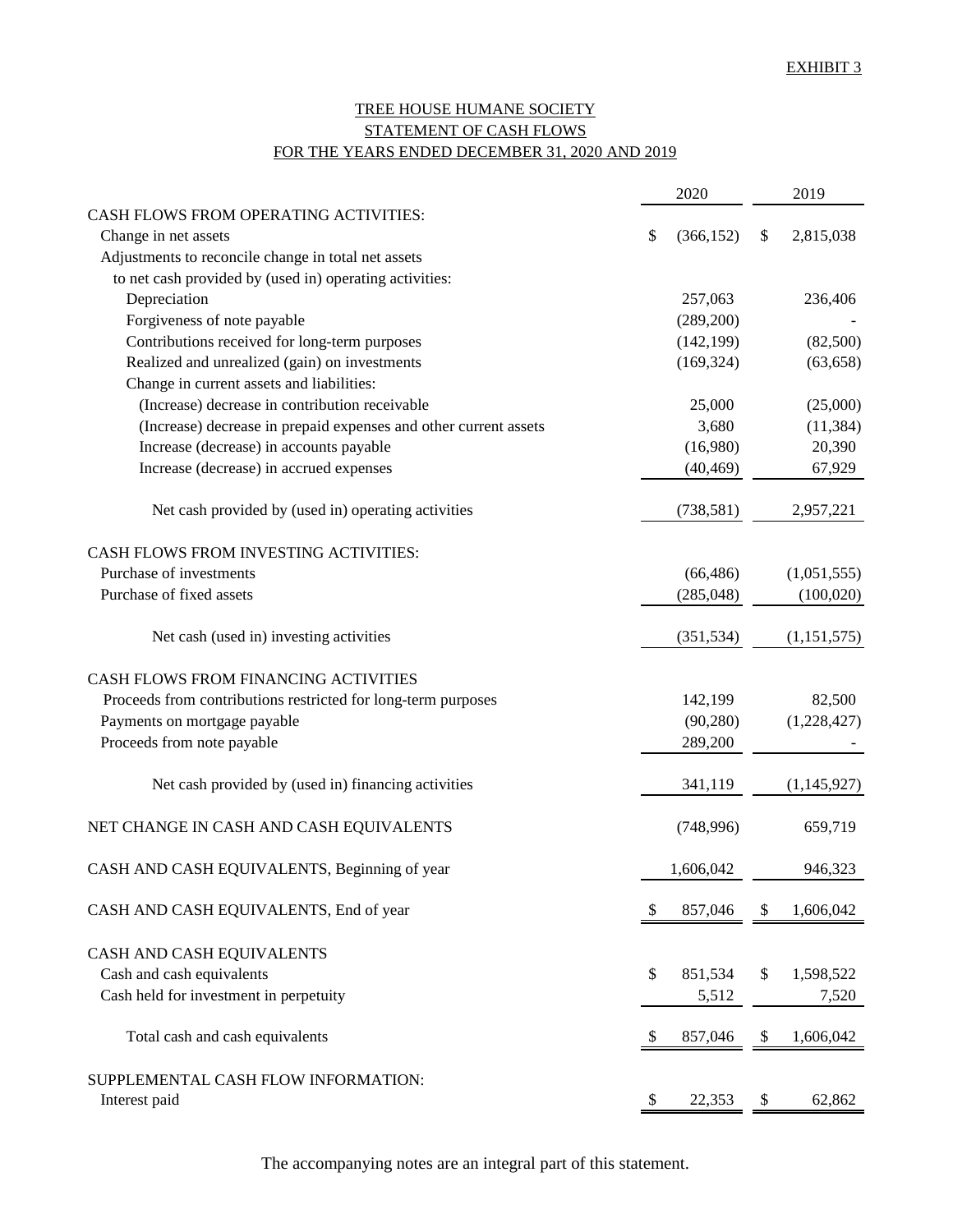#### TREE HOUSE HUMANE SOCIETY STATEMENT OF FUNCTIONAL EXPENSES FOR THE YEAR ENDED DECEMBER 31, 2020

|                           |                     |       | Program Services                       |   |                                |    |           | Support       |                           |    |                |    |         |               |                       |
|---------------------------|---------------------|-------|----------------------------------------|---|--------------------------------|----|-----------|---------------|---------------------------|----|----------------|----|---------|---------------|-----------------------|
|                           | Shelter<br>Services |       | Clinical and<br>Veterinary<br>Services |   | Other<br>Community<br>Programs |    | Total     |               | Management<br>and General |    | Fundraising    |    | Total   |               | Organization<br>Total |
| <b>Salaries</b>           | 383,189<br>\$       | \$    | 370,416                                | S | 114,957                        | \$ | 868,562   | \$            | 217,140                   | \$ | 191,595        |    | 408,735 | S.            | 1,277,297             |
| <b>Employee benefits</b>  | 33,350              |       | 31,915                                 |   | 9,306                          |    | 74,571    |               | 20,854                    |    | 16,154         | \$ | 37,008  |               | 111,579               |
| Payroll taxes             | 35,617              |       | 34,430                                 |   | 10,685                         |    | 80,732    |               | 20,182                    |    | 17,808         |    | 37,990  |               | 118,722               |
| Advertising               |                     | 5     | 5                                      |   | 5,252                          |    | 5,262     |               | 3                         |    | 189            |    | 192     |               | 5,454                 |
| Bank and credit card fees |                     | 3,032 | 623                                    |   | 142                            |    | 3,797     |               | 9,736                     |    | 6,793          |    | 16,529  |               | 20,326                |
| Cost of good sold         |                     | 5,028 |                                        |   |                                |    | 5,028     |               |                           |    | 3,464          |    | 3,464   |               | 8,492                 |
| Depreciation              | 77,119              |       | 74,548                                 |   | 23,136                         |    | 174,803   |               | 43,700                    |    | 38,560         |    | 82,260  |               | 257,063               |
| Equipment rental          | 16,522              |       | 16,931                                 |   | 4,642                          |    | 38,095    |               | 12,433                    |    | 7,678          |    | 20,111  |               | 58,206                |
| Food                      |                     | 664   | 239                                    |   | 7                              |    | 910       |               | 2,546                     |    | 301            |    | 2,847   |               | 3,757                 |
| Insurance                 |                     | 4,733 | 3,883                                  |   | 1,205                          |    | 9,821     |               | 24,422                    |    | 2,009          |    | 26,431  |               | 36,252                |
| Interest                  |                     | 45    | 44                                     |   | 14                             |    | 103       |               | 22,227                    |    | 23             |    | 22,250  |               | 22,353                |
| Lab tests                 |                     |       | 8,272                                  |   |                                |    | 8,272     |               |                           |    |                |    |         |               | 8,272                 |
| Licenses and fees         |                     | 2,223 | 2,323                                  |   | 621                            |    | 5,167     |               | 2,082                     |    | 6,130          |    | 8,212   |               | 13,379                |
| Medicine                  |                     |       | 70,381                                 |   |                                |    | 70,381    |               |                           |    |                |    |         |               | 70,381                |
| Occupancy                 | 60,967              |       | 24,113                                 |   | 6,437                          |    | 91,517    |               | 14,964                    |    | 10,726         |    | 25,690  |               | 117,207               |
| Office supplies           |                     | 6,096 | 4,081                                  |   | 1,860                          |    | 12,037    |               | 4,713                     |    | (147)          |    | 4,566   |               | 16,603                |
| Payroll service           |                     | 4,220 | 4,079                                  |   | 1,266                          |    | 9,565     |               | 2,391                     |    | 2,110          |    | 4,501   |               | 14,066                |
| Postage and shipping      |                     | 1,020 | 809                                    |   | 9,757                          |    | 11,586    |               | 4,418                     |    | 55,708         |    | 60,126  |               | 71,712                |
| Printing and publications |                     | 709   | 403                                    |   | 9,624                          |    | 10,736    |               | 1,307                     |    | 43,513         |    | 44,820  |               | 55,556                |
| Professional fees         | 12,084              |       | 9,618                                  |   | 5,919                          |    | 27,621    |               | 4,532                     |    | 62,337         |    | 66,869  |               | 94,490                |
| Supplies                  | 41,039              |       | 2,334                                  |   | 717                            |    | 44,090    |               | 1,303                     |    | 7,198          |    | 8,501   |               | 52,591                |
| Telephone                 |                     | 2,890 | 1,579                                  |   | 490                            |    | 4,959     |               | 926                       |    | 817            |    | 1,743   |               | 6,702                 |
| Taxes                     |                     | 5     | $\overline{4}$                         |   | -1                             |    | 10        |               | 3                         |    | $\overline{2}$ |    | 5       |               | 15                    |
| Travel                    |                     | 2,737 | 48                                     |   | 457                            |    | 3,242     |               | 9,885                     |    | 298            |    | 10,183  |               | 13,425                |
| <b>Veterinary Fees</b>    |                     | 420   | 7,987                                  |   |                                |    | 8,407     |               |                           |    |                |    |         |               | 8,407                 |
| Total expenses            | 693,714<br>S        |       | 669,065                                |   | 206,495                        | S  | 1,569,274 | <sup>\$</sup> | 419,767                   |    | 473,266        |    | 893,033 | <sup>\$</sup> | 2,462,307             |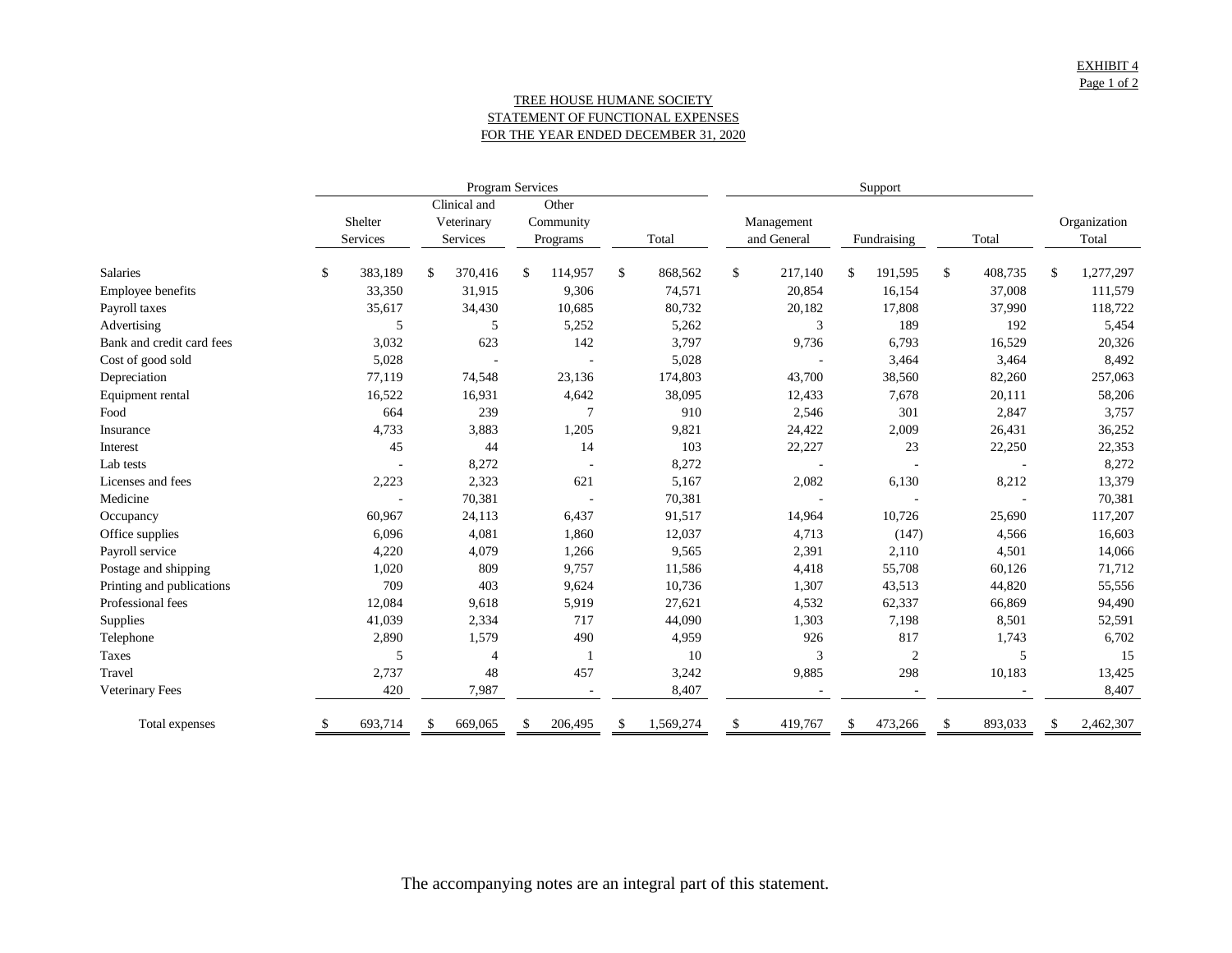### TREE HOUSE HUMANE SOCIETY STATEMENT OF FUNCTIONAL EXPENSES FOR THE YEAR ENDED DECEMBER 31, 2019

|                           |                     |         |                                        | Program Services |                                |    |           |               | Support                   |     |             |    |         |                       |
|---------------------------|---------------------|---------|----------------------------------------|------------------|--------------------------------|----|-----------|---------------|---------------------------|-----|-------------|----|---------|-----------------------|
|                           | Shelter<br>Services |         | Clinical and<br>Veterinary<br>Services |                  | Other<br>Community<br>Programs |    | Total     |               | Management<br>and General |     | Fundraising |    | Total   | Organization<br>Total |
| <b>Salaries</b>           | \$                  | 480,896 | 377,137<br>\$                          | \$               | 76,961                         | \$ | 934,994   | \$            | 258,810                   | \$  | 172,450     | \$ | 431,260 | \$<br>1,366,254       |
| Employee benefits         |                     | 37,675  | 29,648                                 |                  | 6,050                          |    | 73,373    |               | 20,607                    |     | 13,424      |    | 34,031  | 107,404               |
| Payroll taxes             |                     | 35,349  | 28,033                                 |                  | 5,782                          |    | 69,164    |               | 37,625                    |     | 12,239      |    | 49,864  | 119,028               |
| Advertising               |                     |         |                                        |                  | 1,453                          |    | 1,453     |               |                           |     | 856         |    | 856     | 2,309                 |
| Bank and credit card fees |                     | 2,548   | 139                                    |                  | 53                             |    | 2,740     |               | 1,764                     |     | 16,279      |    | 18,043  | 20,783                |
| Cost of good sold         |                     | 4,006   |                                        |                  |                                |    | 4,006     |               |                           |     | 16,865      |    | 16,865  | 20,871                |
| Depreciation              |                     | 83,210  | 65,257                                 |                  | 13,317                         |    | 161,784   |               | 44,783                    |     | 29,839      |    | 74,622  | 236,406               |
| Equipment rental          |                     | 9,081   | 7,122                                  |                  | 1,453                          |    | 17,656    |               | 16,017                    |     | 21,417      |    | 37,434  | 55,090                |
| Food                      |                     | 4,916   | 3,475                                  |                  | 799                            |    | 9,190     |               | 9,421                     |     | 688         |    | 10,109  | 19,299                |
| Insurance                 |                     | 10,317  | 8,090                                  |                  | 1,651                          |    | 20,058    |               | 5,552                     |     | 3,700       |    | 9,252   | 29,310                |
| Interest                  |                     | 22,126  | 17,352                                 |                  | 3,541                          |    | 43,019    |               | 11,908                    |     | 7,935       |    | 19,843  | 62,862                |
| Lab tests                 |                     |         | 23,133                                 |                  |                                |    | 23,133    |               |                           |     |             |    |         | 23,133                |
| Licenses and fees         |                     | 3,481   | 831                                    |                  | 648                            |    | 4,960     |               | 2,496                     |     | 267         |    | 2,763   | 7,723                 |
| Medicine                  |                     |         | 70,249                                 |                  |                                |    | 70,249    |               |                           |     |             |    |         | 70,249                |
| Occupancy                 |                     | 35,978  | 28,215                                 |                  | 5,758                          |    | 69,951    |               | 19,363                    |     | 12,902      |    | 32,265  | 102,216               |
| Office supplies           |                     | 32,241  | 16,569                                 |                  | 7,027                          |    | 55,837    |               | 17,018                    |     | 12,599      |    | 29,617  | 85,454                |
| Payroll service           |                     |         |                                        |                  |                                |    |           |               | 9,761                     |     |             |    | 9,761   | 9,761                 |
| Postage and shipping      |                     | 247     | 167                                    |                  | 3,889                          |    | 4,303     |               | 10,542                    |     | 12,274      |    | 22,816  | 27,119                |
| Printing and publications |                     | 866     | 483                                    |                  | 7,362                          |    | 8,711     |               | 4,403                     |     | 38,066      |    | 42,469  | 51,180                |
| Professional fees         |                     | 5,356   | 2,455                                  |                  | 2,436                          |    | 10,247    |               | 35,876                    |     | 27,608      |    | 63,484  | 73,731                |
| Supplies                  |                     | 48,324  | 1,828                                  |                  | 4,672                          |    | 54,824    |               | 6,681                     |     | 9,698       |    | 16,379  | 71,203                |
| Telephone                 |                     | 1,079   | 32                                     |                  |                                |    | 1,111     |               | 9,911                     |     |             |    | 9,911   | 11,022                |
| Taxes                     |                     |         |                                        |                  |                                |    |           |               | 115                       |     | 1,667       |    | 1,782   | 1,782                 |
| Travel                    |                     | 6,046   | 5,955                                  |                  | 894                            |    | 12,895    |               | 1,070                     |     | 769         |    | 1,839   | 14,734                |
| Veterinary Fees           |                     | 105     | 4,465                                  |                  |                                |    | 4,570     |               |                           |     |             |    |         | 4,570                 |
| Total expenses            | \$                  | 823,847 | 690,635                                |                  | 143,746                        | S  | 1,658,228 | <sup>\$</sup> | 523,723                   | \$. | 411,542     | S  | 935,265 | \$<br>2,593,493       |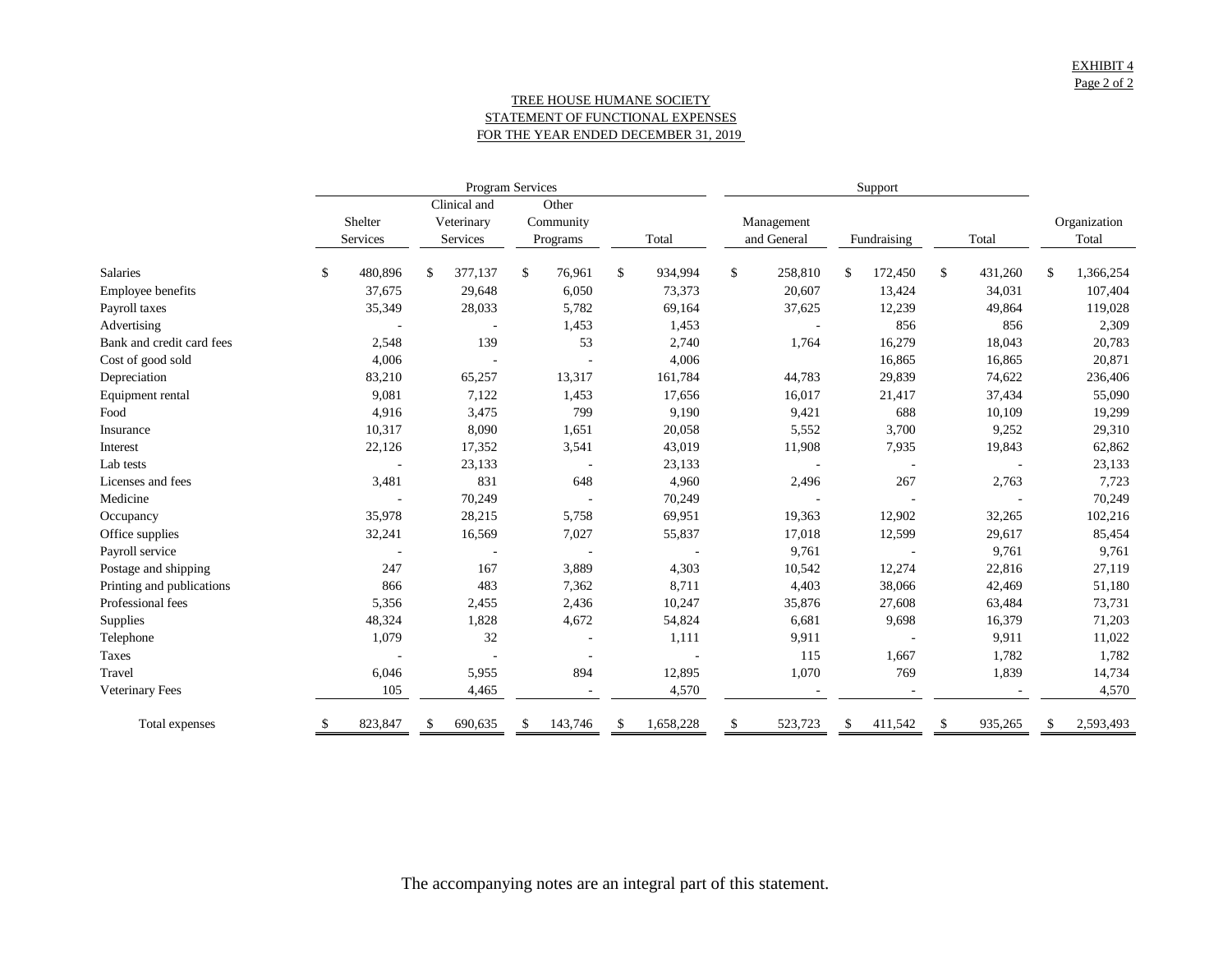## TREE HOUSE HUMANE SOCIETY, INC. NOTES TO FINANCIAL STATEMENTS DECEMBER 31, 2020 AND 2019

### (1) SUMMARY OF SIGNIFICANT ACCOUNTING POLICIES:

#### Nature of Activities -

 Tree House (the Society) is one of Chicago's oldest cage-free cat shelters, founded in 1971. The Society envisions a world where every cat thrives. The mission of the organization is to empower communities of caregivers to protect, nurture, and support solutions so no cat suffers.

- Shelter Services: care and placement of shelter cats in forever homes after screening and counseling. Tree House is a top transfer/rescue partner for high-intake shelters in Chicago and Illinois, and has a Cat Café that highlights Feline Leukemia cats.
- Clinical and Veterinary Services: high-quality vet care, spay/neuter, vaccinations, and surgeries for resident and community cats; and foster care for cats who are recovering. Planning is also underway for the Veterinary Wellness Center to open in 2021 to serve the general public. Pet caregivers will be able to access low cost spay/neuter and basic wellness services that will help them keep their pets healthy and home. This community initiative will aim to fight one of the causes of pets being surrendered to shelters: illness and inability to pay for treatment.
- Community Programs: trap/neuter/return and support for volunteers caring for 4,000+ outdoor cats throughout Chicagoland; and relocation of feral cats to residences/businesses for rodent control, a pet food pantry; and humane education for local retirement and student communities.

 The financial statements were available to be issued on May 21, 2021, with subsequent events being evaluated through this date.

### Basis of Accounting -

The accounts of the Society are maintained on the accrual basis.

#### Basis of Presentation -

 Information regarding the financial position and activities of the Society are reported in two classes of net assets (as applicable): net assets without donor restrictions or net assets with donor restrictions, the latter of which is based on the existence or absence of externally (donor) imposed restrictions on contributions. Accordingly, net assets of the Society and changes therein are classified and reported as follows:

*Without donor restrictions* - Net assets that are not subject to donor-imposed stipulations. They include all activities of the Society, except for those that are temporarily or permanently restricted by donors. Board designated amounts are part of net assets without donor restrictions.

*With donor restrictions* - Net assets subject to donor-imposed stipulations. Some donor restrictions are temporary in nature; those restrictions will be met by either the actions of the Society and/or the passage of time. Other donor restrictions are perpetual in nature, where ethe donor has stipulated the funds be maintained in perpetuity.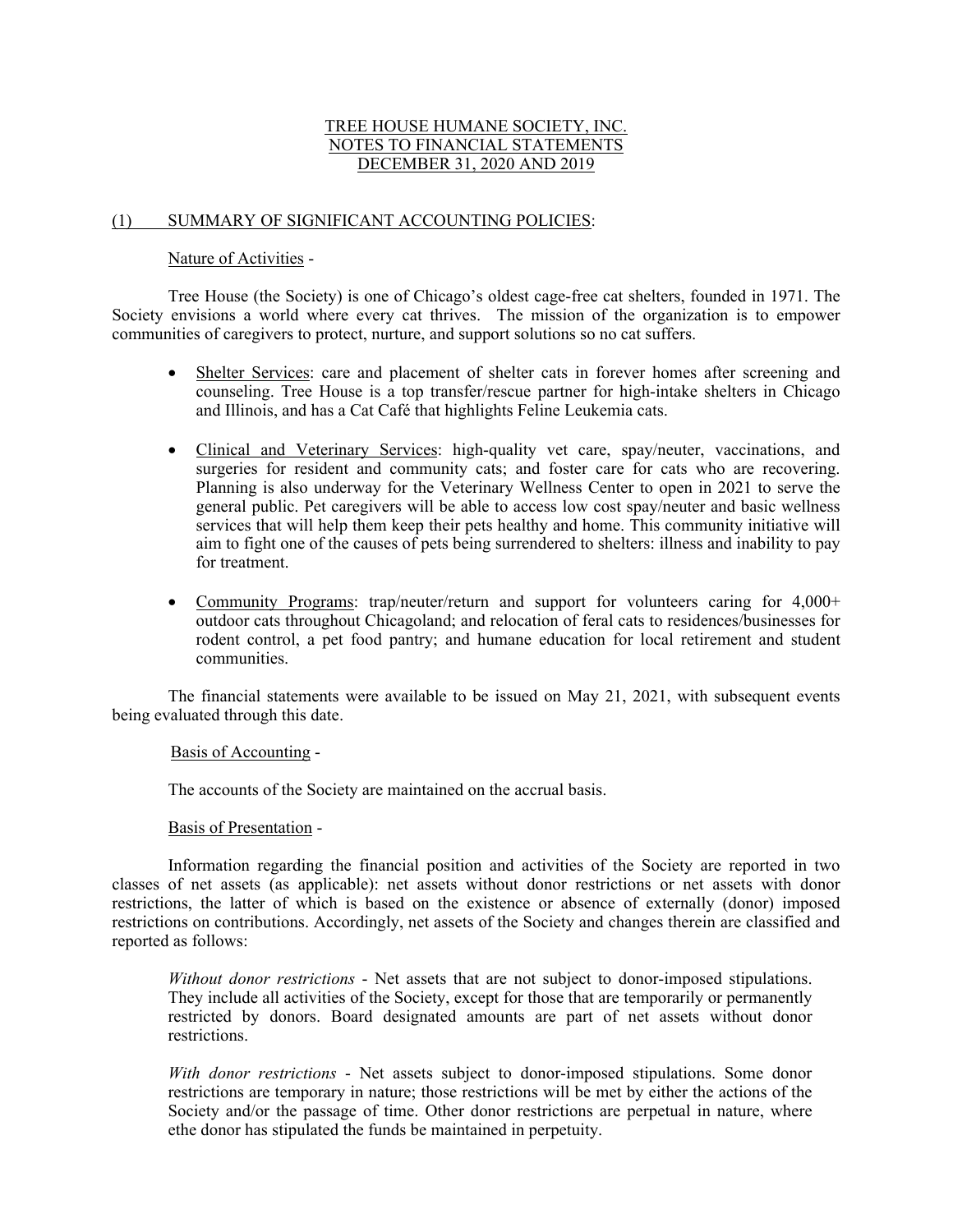### (1) SUMMARY OF SIGNIFICANT ACCOUNTING POLICIES: (Continued)

#### Cash and Cash Equivalents -

 The Society considers all highly liquid investments with an initial maturity of three months or less to be cash equivalents, excluding those amounts contained in the investment portfolios.

#### Receivable and Bad Debt Expense -

 Management considers receivables to be fully collectible; accordingly, no allowance for doubtful accounts has been provided. If an amount becomes uncollectible, it is charged to operations in the period in which that determination is made. Accounting principles generally accepted in the United States of America require that the allowance method be used to recognize bad debts; however, the effect of using the direct write-off method is not materially different from the results that would have been obtained under the allowance method.

#### Property and Equipment -

 Property and equipment is recorded at historical cost. The Society capitalizes fixed asset additions over \$1,000. Depreciation is computed using the straight-line method for all property and equipment. The estimated useful lives in computing depreciation are as follows:

| Description                  | Years    |
|------------------------------|----------|
|                              |          |
| <b>Buildings</b>             | 30       |
| <b>Building Improvements</b> | $5 - 30$ |
| Machinery and Equipment      | $3 - 10$ |
| Furniture and Fixtures       | $3 - 10$ |
| Vehicles                     |          |

 Depreciation expense for the years ended December 31, 2020 and 2019 was \$257,063 and \$236,406, respectively.

 Maintenance and repairs, which neither materially add to the value of the property nor appreciably prolong its life, are charged to expense as incurred. Gains or losses on dispositions of property and equipment are included in the statement of activities.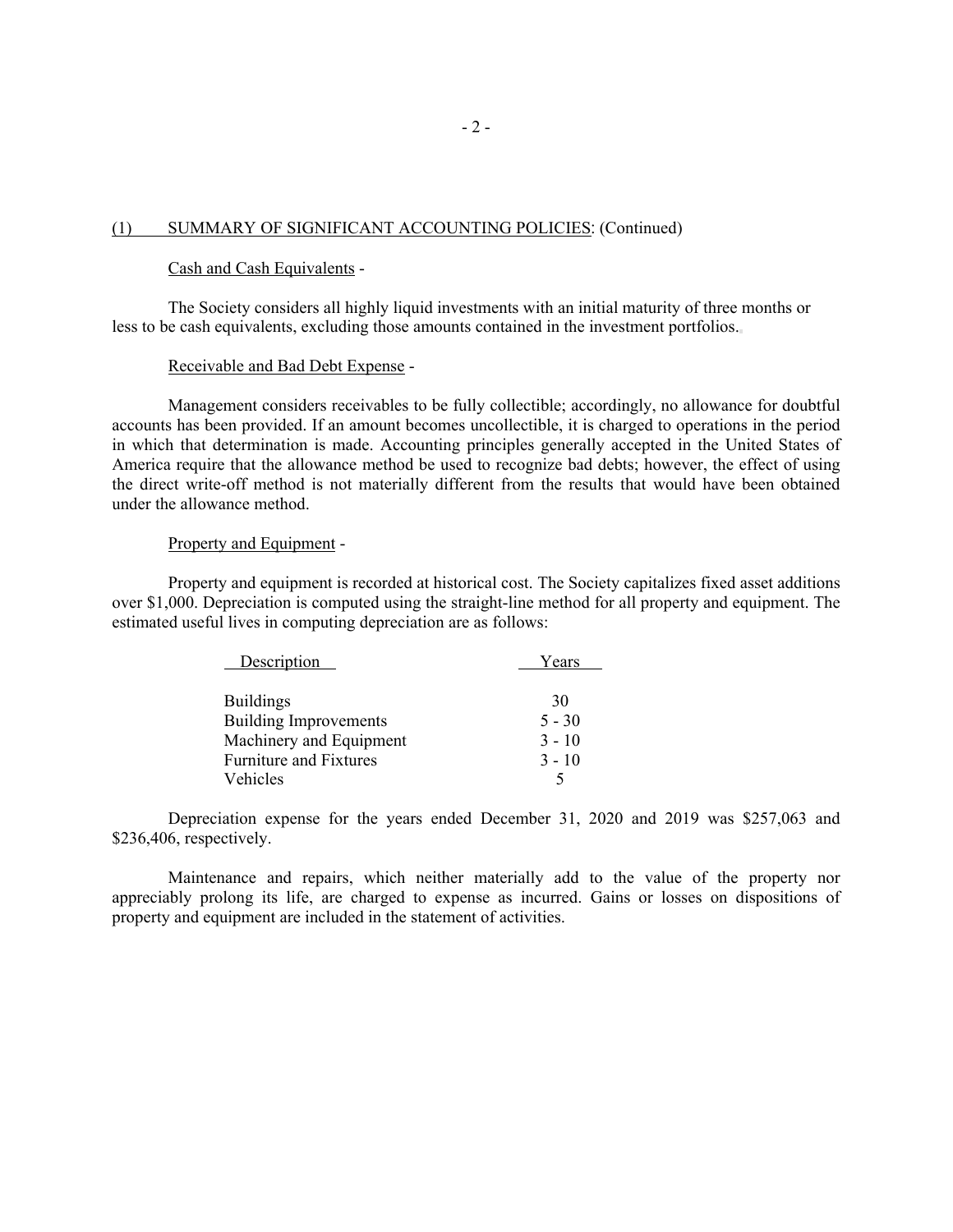### (1) SUMMARY OF SIGNIFICANT ACCOUNTING POLICIES: (Continued)

### Revenue Recognition for Public Support -

The Society recognizes public support when cash, securities or other assets; an unconditional promise to give; or a notification of a beneficial interest is received. Conditional promises to give – that is, those with a measurable performance or other barrier and a right of return – are not recognized until the conditions on which they depend have been met. The Society reports gifts of cash and other assets as restricted support if they are received with donor stipulations that limit the use of the assets, or if they are designated as support for future periods. When a donor restriction expires; that is, when a stipulated time restriction ends or purpose restriction is accomplished, net assets with donor restrictions are reclassified to net assets without donor restrictions and reported in the statement of activities as net assets released from restrictions. Donor-imposed contributions whose restrictions are met in the same reporting period are reported as net assets without donor restrictions.

#### Program Service Fees -

The Society's revenue consists primarily of adoption fees, veterinary clinic fees, and merchandise sales. These services are considered to be a single performance obligation that is satisfied at a point in time when services are provided. Revenues from adoption fees are recognized at the point in time when a cat is placed with its new owner. Revenues from veterinary clinic services are recognized when the services are provided. Revenues from merchandise sales are recognized at the point the merchandise is transferred to the customer.

| Disaggregation of Program Fees Revenue -       | 2020             | 2019             |
|------------------------------------------------|------------------|------------------|
| <b>Adoption Fees</b><br>Veterinary clinic fees | 111,987<br>9.287 | 129,074<br>2,963 |
| Total program fees                             |                  |                  |

#### Functional Allocation of Expenses -

 The financial statements report certain categories of expenses that are attributed to more than one program or supporting function. Therefore, expenses require allocation on a reasonable basis that is consistently applied. The expenses that are allocated include salaries and related expenses and depreciation which are allocated on the basis of estimates of time and effort.

#### Income Taxes -

 The Society is exempt from federal and state income taxes under Section 501 (c)(3) of the Internal Revenue Code and is not considered to be a private foundation. It is also required to recognize or derecognize in its financial statements positions taken or expected to be taken in a tax return on a "more likely than not" threshold. The Society does not believe its financial statements include any uncertain tax positions. The Society's income tax filings for the years 2017 and thereafter remain subject to examination by the Internal Revenue Service.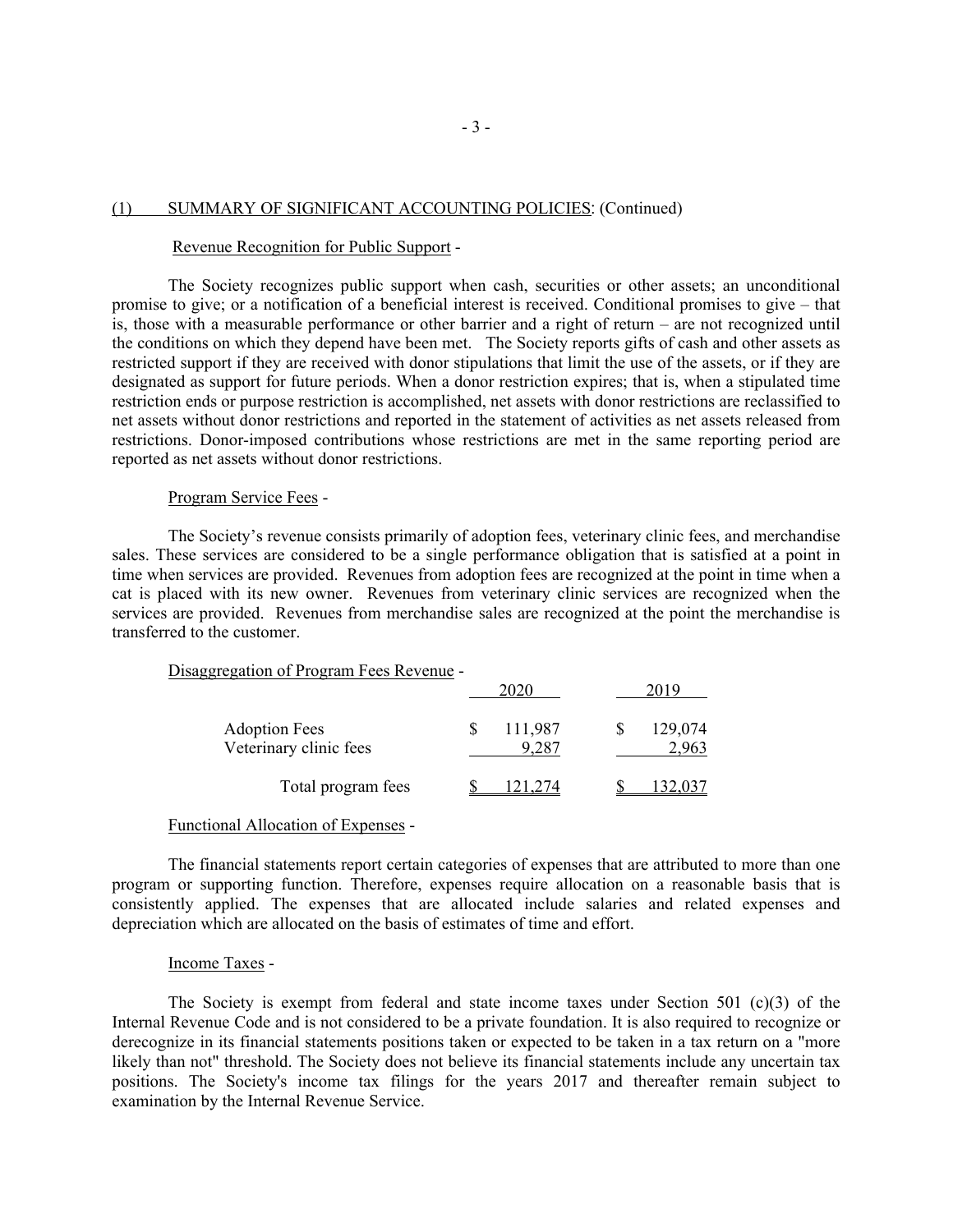#### (1) SUMMARY OF SIGNIFICANT ACCOUNTING POLICIES: (Continued)

#### Use of Estimates -

 The preparation of financial statements in conformity with generally accepted accounting principles requires management to make estimates and assumptions that affect the reported amounts of assets and liabilities, the disclosure of contingent assets and liabilities at the date of the financial statements and the reported amounts of revenues and expenses during the relevant period. Actual results could differ from those estimates.

#### Reclassifications -

Prior year amounts have been reclassified to be consistent with current year presentation.

### (2) CONCENTRATIONS:

#### Credit Risk -

 Financial instruments, which potentially subject the entity to concentrations of credit risk, consist of money market accounts and investment securities.

 The Society places its temporary cash and money market accounts with creditworthy, highquality financial institutions. The Society maintains its cash in various bank deposit accounts which, at times, may exceed federally insured limits. The Society has not experienced any losses in such accounts.

 The Society has significant investments in stocks, bonds, and mutual funds and, therefore, is subject to concentrations of credit risk. Investments are monitored, and recommendations are made, by the finance committee, for approval by the Board of Directors. Although the fair value of investments is subject to fluctuations on a year-to-year basis, management believes the investment policy is prudent for the long-term welfare of the Society and its beneficiaries.

#### Bequests -

 In 2020 the Society received approximately 14% of its total revenue as debt forgiveness (See note 5). In 2019, the Society was the beneficiary of a bequest from a single trust that amounted to approximately 52% of total revenue.

#### (3) INVESTMENTS:

The composition of investments at December 31, 2020 and 2019 is as follows:

|                           | 2020      | 2019      |
|---------------------------|-----------|-----------|
| Equities                  | 342,376   | 263,347   |
| Equity funds              | 20,864    |           |
| Fixed income funds        | 102,893   | 90,903    |
| Community foundation fund | 1,151,209 | 1,027,282 |
|                           | 1.617.342 | 1,381,532 |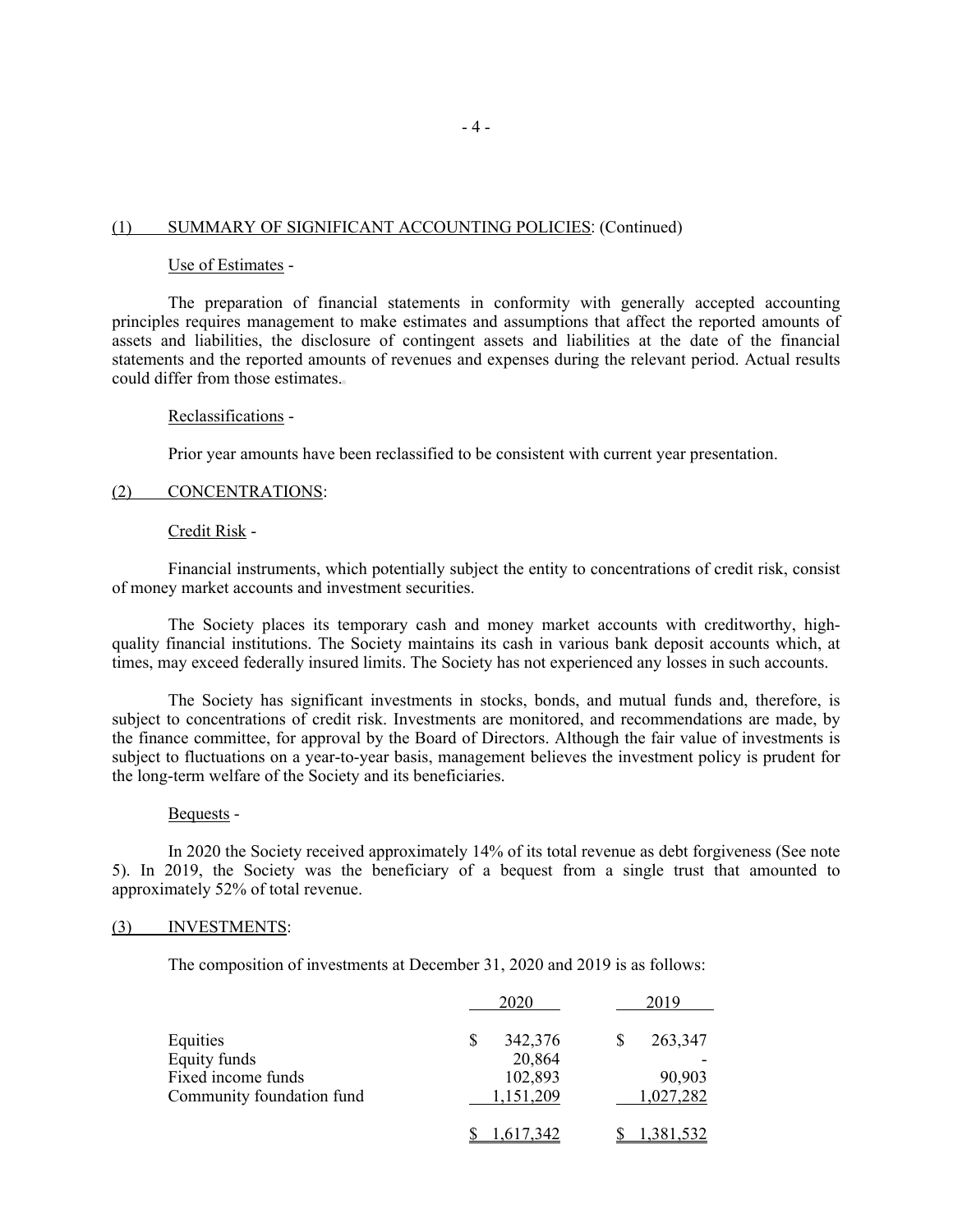### (3) INVESTMENTS: (Continued)

Investment return for the years ended December 31, 2020 and 2019 consists of the following:

|                                                                       | 2020              |                  |
|-----------------------------------------------------------------------|-------------------|------------------|
| Dividends and interest<br>Realized and unrealized gain on investments | 14,988<br>169,324 | 63,263<br>63,658 |
|                                                                       | 184.311           |                  |

#### (4) FAIR VALUE MEASUREMENTS:

 The Accounting Standards Codification for Fair Value Measurements established a framework for measuring fair value. That framework provides a fair value hierarchy that prioritizes the inputs to valuation techniques used to measure fair value. The hierarchy gives the highest priority to unadjusted quoted prices in active markets for identical assets or liabilities (level 1 measurements) and the lowest priority to unobservable inputs (level 3 measurements). The three levels of the fair value hierarchy are described as follows:

#### Level 1:

Inputs to the valuation methodology are unadjusted quoted prices for identical assets or liabilities in active markets.

### Level 2:

Inputs to the valuation methodology include:

- quoted prices for similar assets or liabilities in active markets;
- quoted prices for identical or similar assets or liabilities in inactive markets;
- inputs other than quoted prices that are observable for the asset or liability;
- inputs that are derived principally from or corroborated by observable market data by correlation or other means.

 If the asset or liability has a specified (contractual) term, the level 2 input must be observable for substantially the full term of the asset or liability.

#### Level 3:

Inputs to the valuation methodology are unobservable and significant to the fair value measurement.

The asset or liability's fair value measurement level within the fair value hierarchy is based on the lowest level of any input that is significant to the fair value measurement. Valuation techniques used need to maximize the use of observable inputs and minimize the use of unobservable inputs.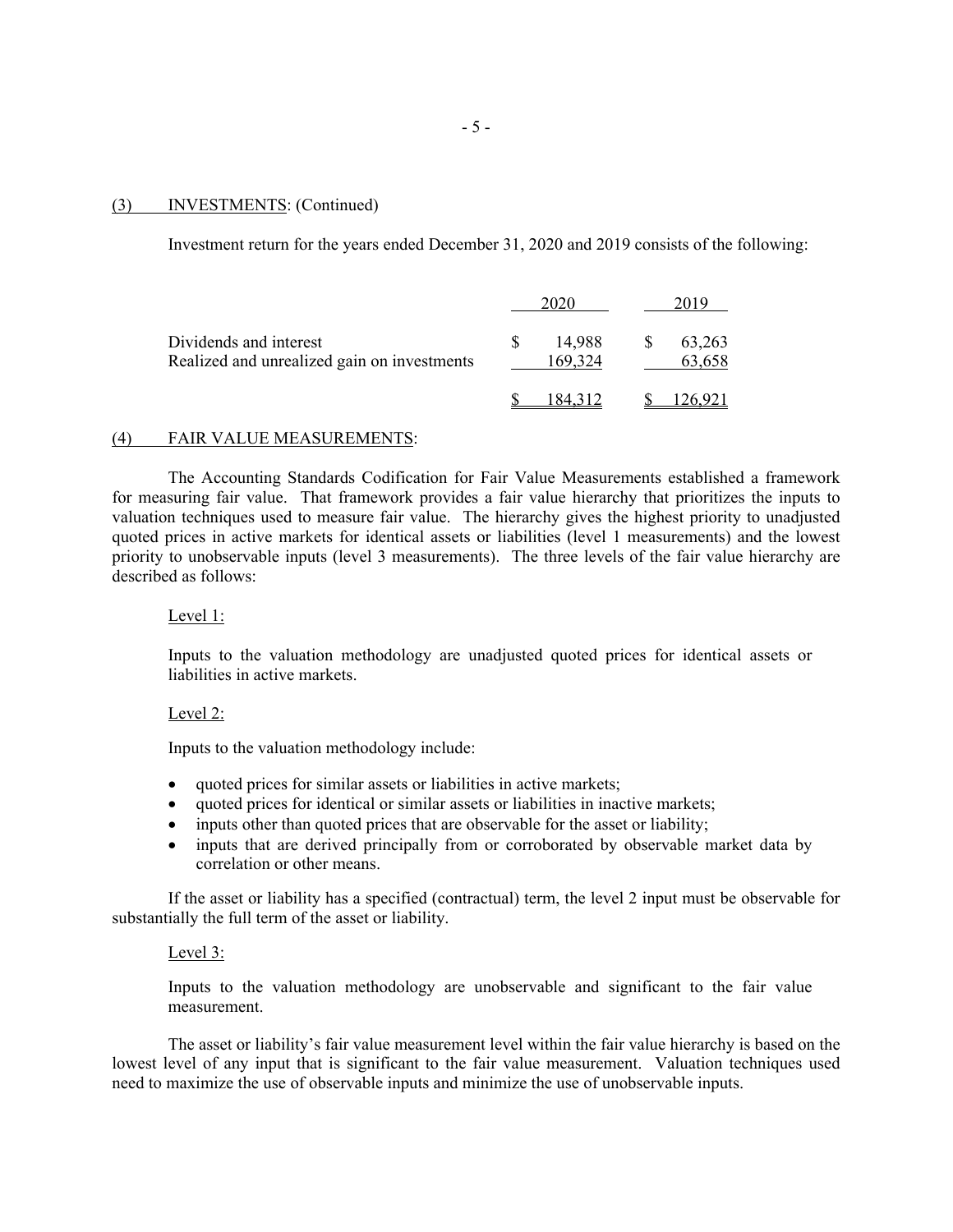### (4) FAIR VALUE MEASUREMENTS: (Continued)

 Following is a description of the valuation methodologies used for assets measured at fair value. There have been no changes in the methodologies used at December 31, 2020 and 2019.

*Equites, Equity funds and fixed income funds:* Valued at the quoted market price the individual securities are traded on.

*Community Foundation Fund*: Valued at the fair market value of the Society's share of net assets of the Foundation as of December 31, 2020 and 2019.

 The preceding methods described may produce a fair value calculation that may not be indicative of net realizable value or reflective of future fair values. Furthermore, although the Society believes its valuation methods are appropriate and consistent with other market participants, the use of different methodologies or assumptions to determine the fair value of certain financial instruments could result in a different fair value measurement at the reporting date.

 The following table sets forth by level, within the fair value hierarchy, the Society's assets at fair value:

|                            | Assets at Fair Value as of December, 31 2020 |            |    |         |                                            |                                              |      |           |  |  |  |
|----------------------------|----------------------------------------------|------------|----|---------|--------------------------------------------|----------------------------------------------|------|-----------|--|--|--|
| Description                | Level 1                                      |            |    | Level 2 |                                            | Level 3                                      |      | Total     |  |  |  |
| Equities                   | \$                                           | 342,376 \$ |    |         | $\mathbb{S}$<br>$\mathcal{L}^{\text{max}}$ | $\mathbf{r}$                                 | \$   | 342,376   |  |  |  |
| Equity funds               |                                              | 20,864     |    |         |                                            |                                              |      | 20,864    |  |  |  |
| Fixed income funds         |                                              | 102,893    |    |         |                                            |                                              |      | 102,893   |  |  |  |
| Community foundation fund  |                                              |            |    |         |                                            | 1,151,209                                    |      | 1,151,209 |  |  |  |
| Total assets at fair value |                                              |            | \$ |         |                                            | 1,151,209                                    |      | 1,617,342 |  |  |  |
|                            |                                              | 466,133    |    |         |                                            |                                              |      |           |  |  |  |
|                            |                                              |            |    |         |                                            | Assets at Fair Value as of December, 31 2019 |      |           |  |  |  |
| Description                |                                              | Level 1    |    | Level 2 |                                            | Level 3                                      |      | Total     |  |  |  |
| Equities                   | S                                            | 263,347 \$ |    |         | S<br>$\sim$                                |                                              | - \$ | 263,347   |  |  |  |
| Fixed income funds         |                                              | 90,903     |    |         |                                            |                                              |      | 90,903    |  |  |  |
| Community foundation fund  |                                              |            |    |         |                                            | 1,027,282                                    |      | 1,027,282 |  |  |  |

The table below sets forth a summary of changes in the fair value of the Society's level 3 assets:

|                                                                             |   | 2020      |   | 2019      |
|-----------------------------------------------------------------------------|---|-----------|---|-----------|
| Balance, beginning of year                                                  | S | 1,027,282 | S |           |
| Realized and unrealized gain relating<br>to instruments held at end of year |   | 132,744   |   | 24,629    |
| Interest, purchases and sales, net                                          |   | (8, 817)  |   | 1,002,653 |
| Balance, end of year                                                        |   |           |   |           |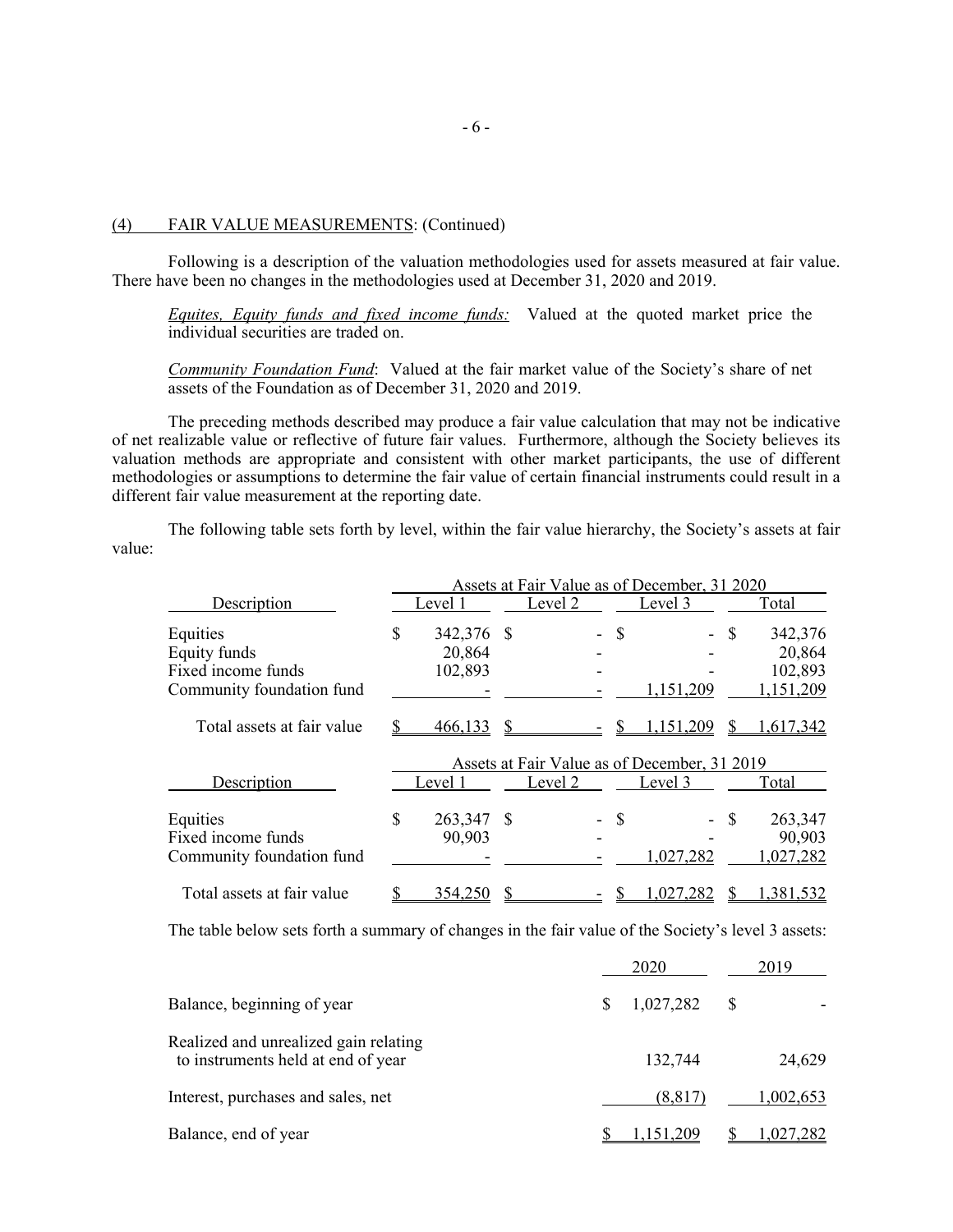| (5) | <b>MORTGAGE PAYABLE:</b>                                                                                                                                                 | 2020 |         | 2019 |         |
|-----|--------------------------------------------------------------------------------------------------------------------------------------------------------------------------|------|---------|------|---------|
|     | Payable to a bank in monthly installments<br>of \$9,373, principal and interest, through<br>July, 2024, bearing interest at 5.242%,<br>and secured by land and building. | S    | 367,254 | S    | 457,534 |
|     | Less - Current maturities                                                                                                                                                |      | 95,072  |      | 87,885  |
|     | Long-term maturities                                                                                                                                                     |      |         |      | 369,649 |

The aggregate maturities for long-term debt for each of the succeeding five years are as follows:

| 2021  | 95,072<br>\$ |
|-------|--------------|
| 2022  | 100,165      |
| 2023  | 105,520      |
| 2024  | 66,497       |
| Total | 367,254      |

### (6) LEASES:

 The Society leases veterinary lab equipment with monthly rental payments of \$720 and an expiration date in September 2023. The Society is responsible for adequate maintenance of the equipment.

The Society leases copiers and other IT equipment with monthly payments of \$1,208 and an expiration date in March 2021. Maintenance and IT services are included in the lease.

Total future minimum lease commitments for each of the next three years are as follows:

| 2021 | 12,268<br>\$ |
|------|--------------|
| 2022 | 8,643        |
| 2023 | 5,762        |
|      | 26,673<br>ጦ  |

 Total rent expense for the years ended December 31, 2020 and 2019 were \$25,856 and \$33,673, respectively.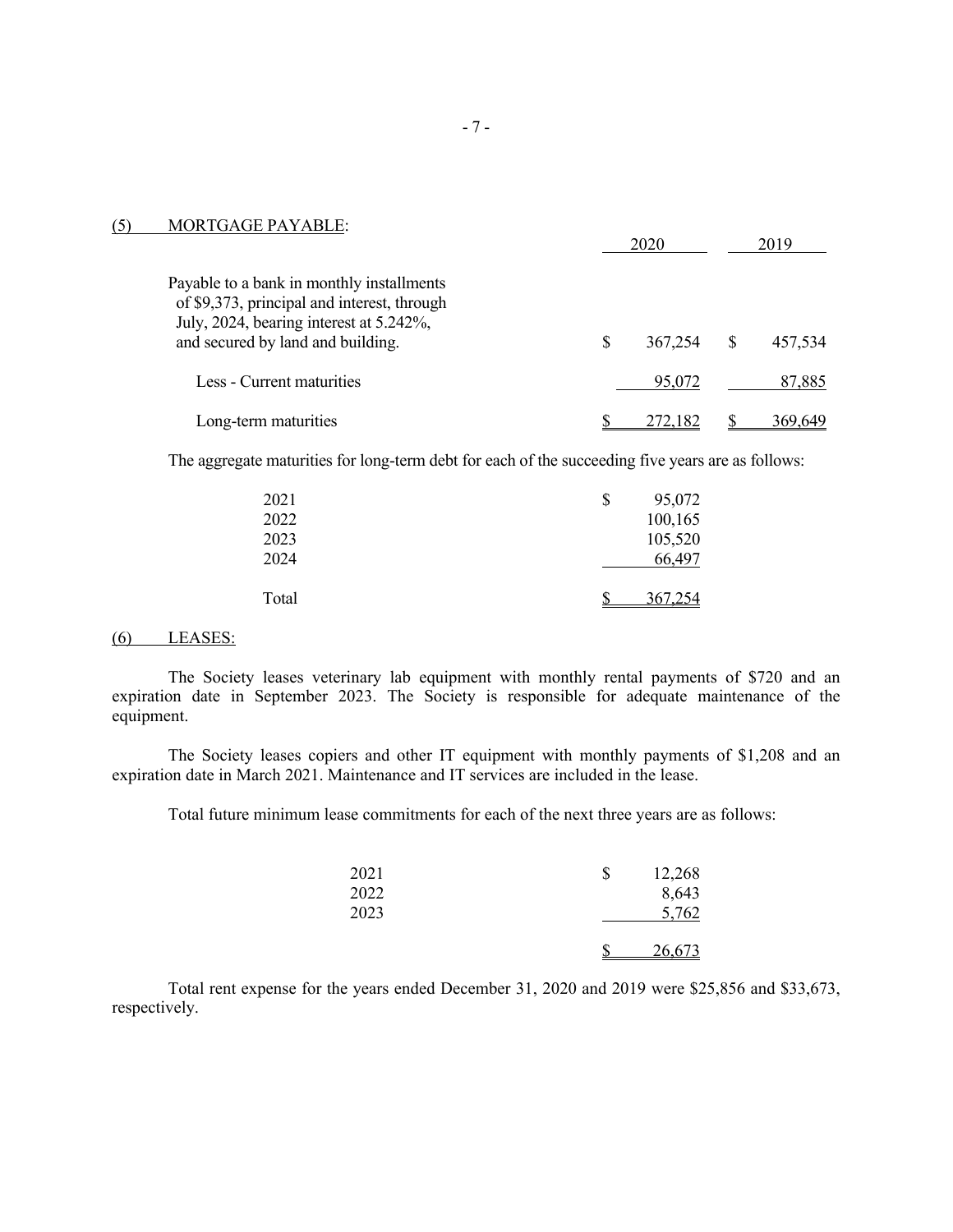#### (7) NET ASSETS WITH DONOR RESTRICTIONS:

Net assets with donor restrictions at December 31, 2020 and 2019 are as follows:

|                     | 2020         | 2019    |
|---------------------|--------------|---------|
| Wellness Center     | \$<br>29,871 | 82,500  |
| Foster care         |              | 2,500   |
| Vehicle and signage | 2,103        | 17,184  |
| In perpetuity       | 5,512        | 7,520   |
|                     | ,486         | 109,704 |

#### (8) DONATED MATERIALS AND SERVICES:

 In-kind donations of material are recorded at their estimated fair value at the date of donation. Such donations are reported as unrestricted support unless the donor has restricted the donated asset to a specific purpose. The Society did not receive in-kind donations of materials during the year ended December 31, 2020 and 2019.

 Donations of services are recorded if they create or enhance a non-financial asset or are specialized skills that would be purchased if they were not donated. The Society did receive donated services for the years ended December 31, 2020 and 2019; however, no amounts have been reflected in the financial statements since the Society pays for most services requiring specific expertise and other individuals volunteer their time.

#### (9) ADVERTISING COSTS:

 Advertising costs, used by the Society to promote its programs among the audiences it serves, are expensed as incurred. Advertising costs for the years ended December 31, 2020 and 2019 were \$5,454 and \$2,309, respectively.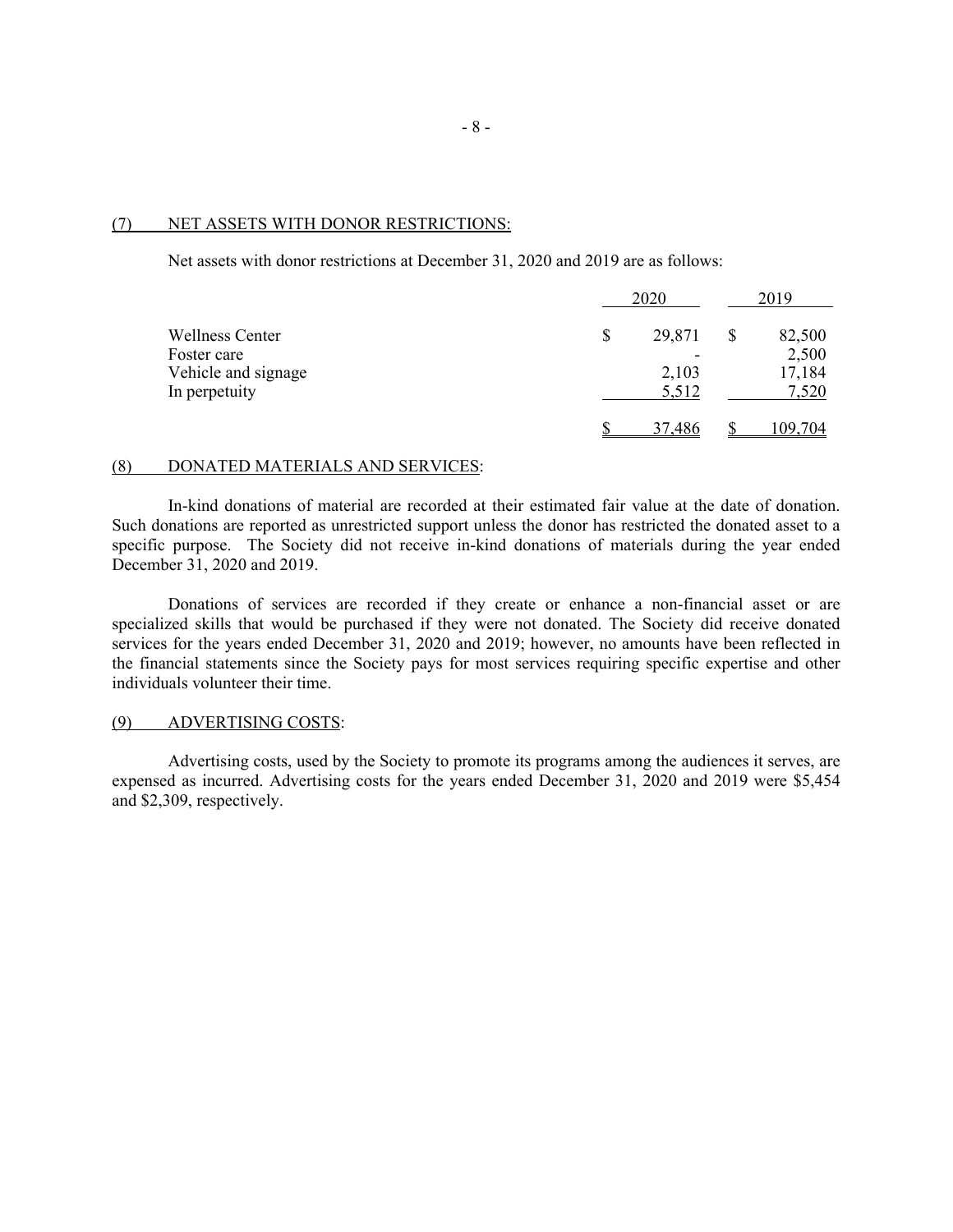#### (10) LIQUIDITY AND AVAILABILITY:

Financial assets available for general expenditures, that is, without donor or other restrictions limiting their use, within one year, comprise of the following:

|                                                                                                        | 2020 |                        | 2019 |                        |
|--------------------------------------------------------------------------------------------------------|------|------------------------|------|------------------------|
| Financial assets -<br>Cash<br>Receivables                                                              | \$   | 857,046                | \$   | 1,606,042<br>25,000    |
| Investments<br>Total financial assets                                                                  |      | 1,617,342<br>2,474,388 |      | 1,381,532<br>3,012,574 |
| Donor imposed restrictions<br>Financial assets available to meet cash needs for                        |      | 37,486                 |      | 109,704                |
| general expenditures that is without donor or other<br>restrictions limiting their use within one year |      | 2.436.902              |      | 2.902.870              |

The Society manages its liquidity and reserves following three guiding principles:

- operating within a prudent range of financial soundness and stability.
- maintaining adequate liquid assets to fund near-term operating needs.
- maintaining sufficient reserves to provide reasonable assurance that long-term obligations will be discharged.

### (11) PAYCHECK PROTECTION PROGRAM LOAN FORGIVENESS:

 In April 2020, the Society obtained a Paycheck Protection Program (PPP) loan payable to a bank as part of the Coronavirus Aid, Relief and Economic Security (CARES) Act in the amount of \$289,200. Interest accrued at 1%, with the amount to be repaid in equal installments of principal and interest, beginning at the earlier of the date the SBA remits the loan forgiveness amount, or 10 months after the end of the forgivable covered period, with the final payment due April 2022, consisting of interest and the entirety of the principal. As part of the loan agreement, the entire loan, or a portion was eligible to be forgiven. In November 2020, the Society received notice from the United States Small Business Administration that their loan had been fully forgiven. The Society has adopted ASC 470 to account for the loan and has recorded a gain from the forgiven portion of the loan in the statement of activities.

## (12) MANAGEMENT'S RESPONSE TO COVID-19:

 In March 2020, the World Health Organization declared the novel strain of coronavirus (COVID-19) a global pandemic and recommended containment and mitigation measures worldwide. As part of these mitigation measures the Society had to shut down its shelter and retail stores for a portion of the year and canceled fundraising events resulting in a decline of revenues. In order to supplement these drops in revenues, the Society applied for and received a PPP loan through the CARES Act (See note 11). The Society cannot reasonably estimate the length of or severity of this pandemic, or the extent to which the disruption may materially impact the financial statements in fiscal year 2021.